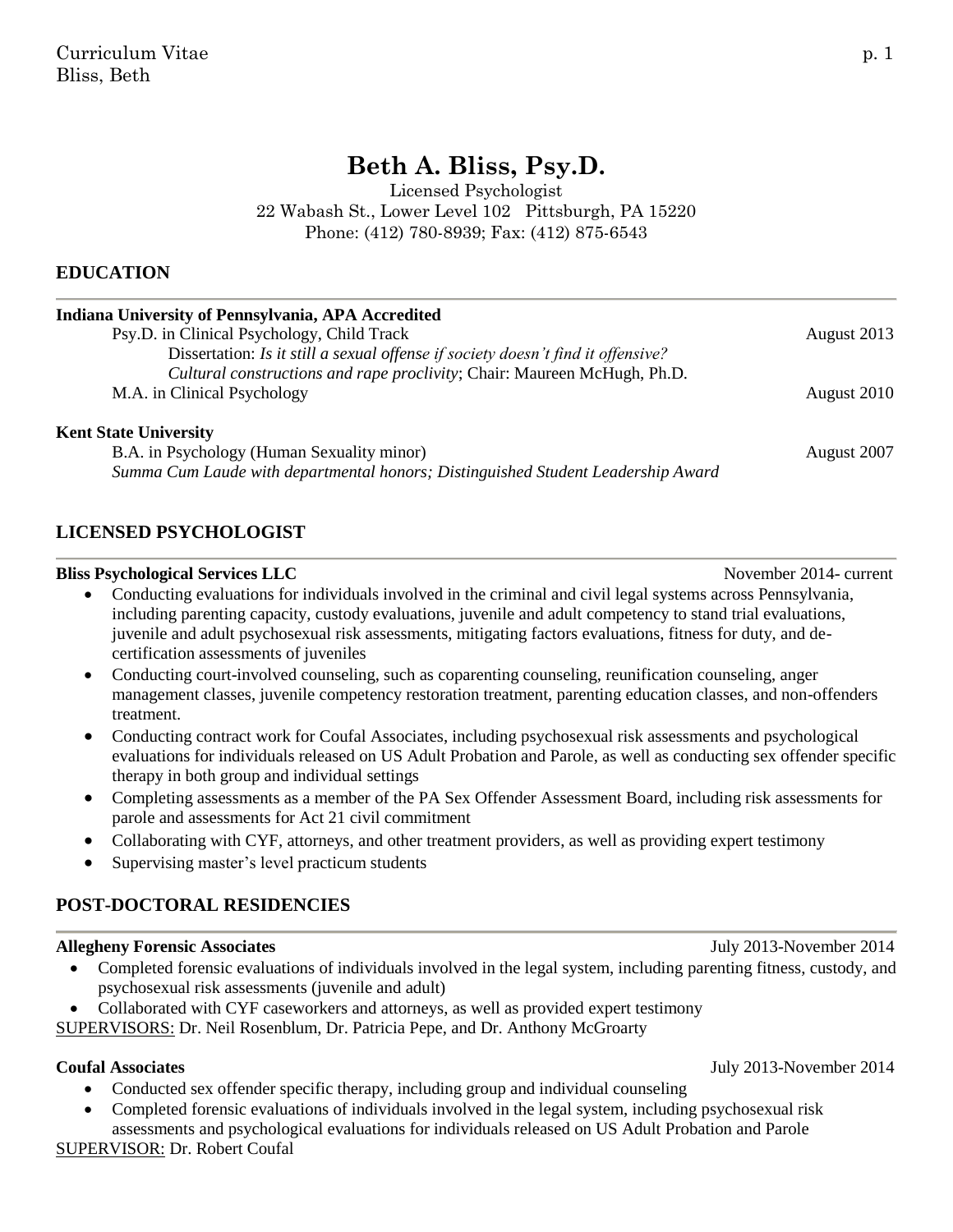#### **PRE-DOCTORAL INTERNSHIP**

## **Summit Psychological Associates, Inc.** 2012- 2013 **Ohio Psychology Internship (APA Accredited)**

Forensic Psychology Intern, Chief Intern

- Completed forensic evaluations of individuals involved in the legal system, including parenting fitness, pre-sentence investigations, custody, competency to stand trial (juvenile and adult), insanity, pre-employment, fitness for duty, and psychosexual risk assessments (juvenile and adult), including preparation for expert testimony when needed
- Conducted group counseling, including two sex offender groups, six domestic violence groups, and three groups for women in a community-based correctional facility who were arrested for solicitation and substance-related offenses
- Conducted individual therapy with males and females, aged 14 to 60 years old
- Assisted in training committee duties for the internship program and attended monthly meetings at the Summit County Courthouse for the Batterer Intervention Program

SUPERVISORS: Dr. Deborah Walsh and Dr. James Orlando

## **SUPERVISED GRADUATE CLINICAL TRAINING**

### **Torrance State Hospital Regional Forensic Psychiatric Center** 2011

External Practicum Student

- Conducted psychodiagnostic, competency to stand trial, and malingering evaluations
- Led a competency restoration/legal issues group
- Co-conducted individual therapy utilizing sex offender specific treatment

SUPERVISOR: Dr. Danielle Adamsky

### **Allegheny General Hospital Center for Traumatic Stress in Children and Adolescents** 2010-2011

External Practicum Student

- Conducted individual therapy with children ages 3-18 years old who had experienced a trauma, such as abuse or death of a parent, using Trauma-Focused Cognitive Behavioral Therapy (TF-CBT)
- Conducted intake evaluations for potential clients, including PTSD assessments, and collaborated with CYF caseworkers

SUPERVISORS: Dr. Anthony Mannerino and Dr. Meghan Eberle

### **IUP Center for Applied Psychology** 2008-2011

Graduate Assistant, Internal Practicum Student

- Conducted pre-employment evaluations for police academy applicants
- Conducted court-ordered child custody evaluations, including preparation for expert testimony
- Completed neuropsychological evaluations of brain-injured patients at the Defense and Veteran's Brain Injury Center (DVBIC)
- Administered psychodiagnostic, psychoeducational, and neuropsychological tests to individuals of all ages
- Conducted strength-based evaluations, including semi-structured interviews and administration of psychodiagnostic measures, for children ages 3-18 to determine wrap-around treatment needs and medical necessity SUPERVISORS: Dr. Donald Robertson and Dr. David LaPorte

### **Milestones Social Skills Intervention Group** 2008-2009 2008-2009

Mental Health Worker

- Assisted in teaching social skills to children, ages 3-18, with autism spectrum disorders
- Developed and led a "teen group" for the 12-17 year-olds to discuss issues more relevant to their age group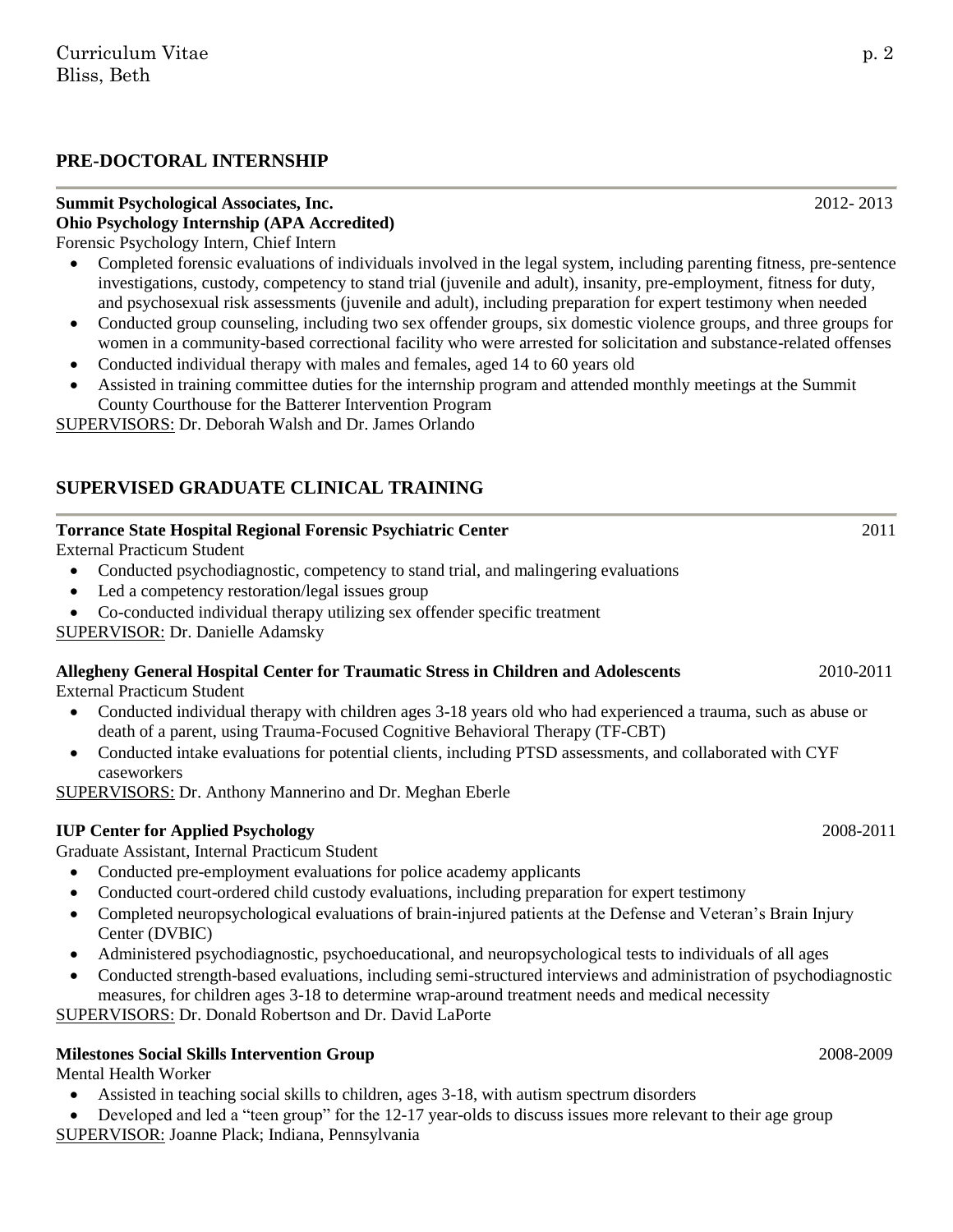#### **TEACHING EXPERIENCE**

| <b>Guest Lecturer for Business Marketing at Penn Trafford High School</b>                                                                 | November 2019                         |
|-------------------------------------------------------------------------------------------------------------------------------------------|---------------------------------------|
| <b>Guest Lecturer for Psychiatric Residents at Western Psychiatric Institute and Clinic</b><br>Sex Offender Assessment and Treatment      | October 2013                          |
| Guest Lecturer for Undergraduate Students in a Criminology course at University of Pittsburgh at Greensburg<br>Forensic Psychology Issues | Fall 2011, Spring 2012                |
| <b>Teaching Associate at Indiana University of Pennsylvania</b><br>Two sections of General Psychology per semester                        | Fall 2011, Spring 2012                |
| <b>Adjunct Faculty at Westmoreland County Community College</b><br>General Psychology<br><b>Abnormal Psychology</b>                       | Fall 2011, Spring 2012<br>Spring 2011 |
| <b>PUBLICATIONS*</b>                                                                                                                      |                                       |

- 
- **Bliss, B.A.** (2014). Rape Trauma Syndrome. In Robin Cautin & Scott Lilienfeld (Eds.), *Encyclopedia of Clinical Psychology*. Wiley Blackwell.
- McHugh, M., Sciarrillo, S. R., & **Watson, B**. (2012). Rape and Women's Sexuality. Included in Donna Castañeda & Michelle Paludi (Eds.), *An Essential Handbook of Women's Sexuality*. Westport, CT: Praeger.
- **Watson, B.A.,** Kovack, K.A., & McHugh, M.C. (2012). Stranger and acquaintance rape: Cultural constructions, reactions, and victim experiences. In Lundberg-Love, P.K., Nadal, K.L., & Paludi, M.A. (Eds.), Women and mental disorders, Vol. 2: Roots in abuse, crime, and sexual victimization (1-21). Santa Barbara, California: Praeger.

#### **PROFESSIONAL PRESENTATIONS\***

- Coufal, R., **Bliss, B.A.,** & Dilmore, T. *Difficulties with Sexual Risk Assessments* (May 2019)*.* A three-hour training presented to the Sexual Abuse Prevention and Education Network (SAPEN) conference in State College, PA.
- **Bliss, B.A.** *Child Custody and Parental Fitness Evaluations.* (2018, April; 2019, May). A two-hour CE-approved training presented to the Taylor Hardin Secure Medical Facility in Montgomery, Alabama.
- **Bliss, B.A.** & Hauth, V. (2016, April). *What's the Point of Megan's Law: Effects of Legislation on Sex Offender Risk.* A paper presented at IUP Psychology Day.
- **Bliss, B.A.** (2014, March). *Clinical Work with Sex Offenders.* A training presentation at the IUP Conference for Violence and Victimization.
- **Watson, B.A.** (2012, March). *Sexual Constructs and Rape Proclivity*. A paper presented at the Association for Women in Psychology (AWP) Annual Conference, Palm Springs, CA.
- Berman, P., McHugh, M., Kasardo, A., **Watson, B**., & Swiderski, C. (2011, September). *Pedagogy for Prevention: Integrating violence into the psychology curriculum.* A paper presented at the International Conference on Violence, Abuse, and Trauma (IVAT), San Diego, CA
- **Watson, B.A.** (2008, March). *Parent-Adolescent Closeness and Antisocial Behavior: The Effects of Gender and Childhood Maltreatment.* A poster presented at the Society for Research on Adolescence (SRA) Biannual Conference, Chicago, IL.

\*Watson is maiden name. Last name legally changed to Bliss in 2013.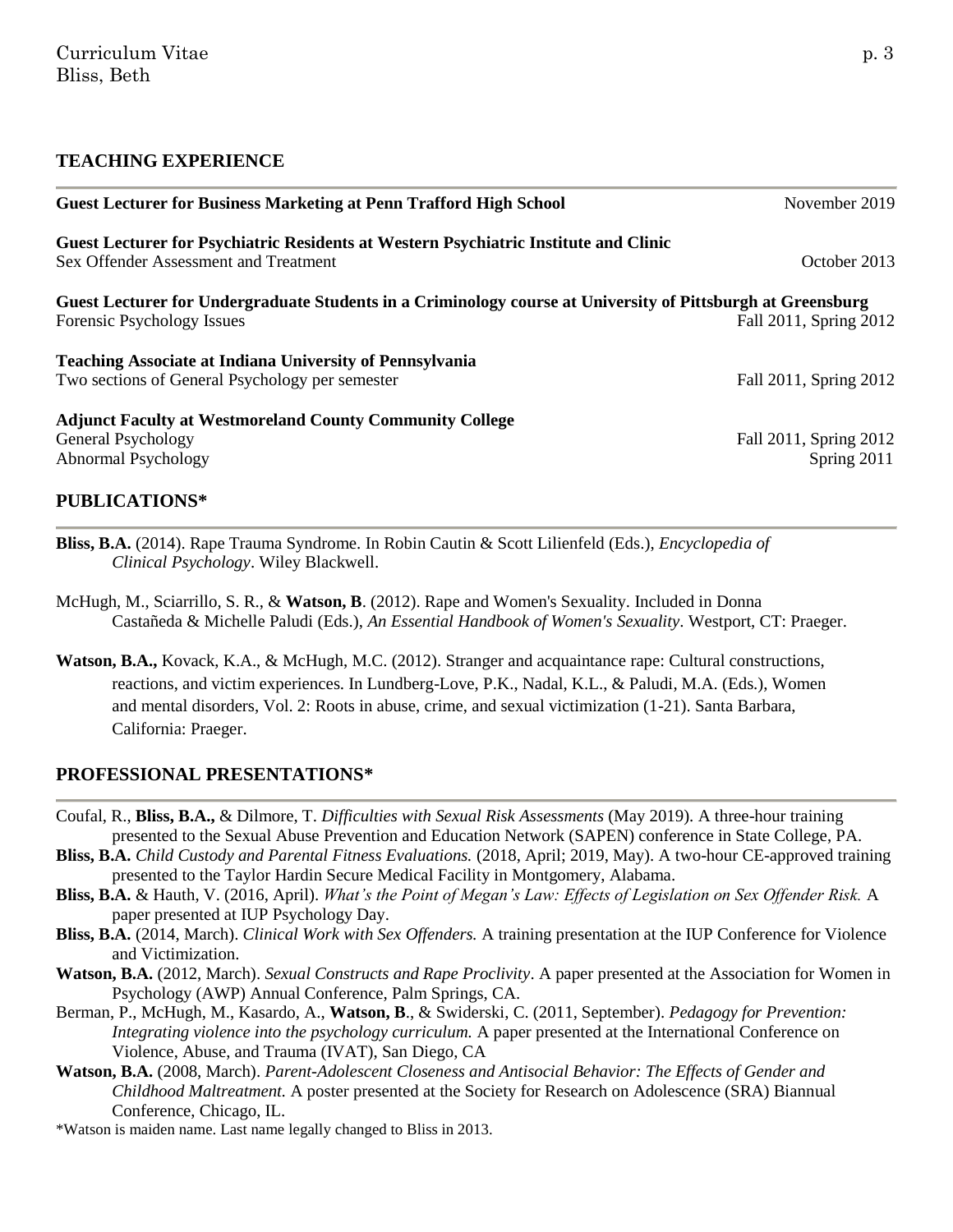#### **RESEARCH EXPERIENCE**

| <b>Dissertation Researcher</b><br>Is it still a sexual offense if society doesn't find it offensive? The impact of cultural constructions on rape proclivity,<br>which used established scales, as well as a newly developed scale, to assess the relationship between belief in the sexual<br>double standard and rape myth acceptance and an individual's likelihood to rape or force sex.<br><b>SUPERVISOR: Dr. Maureen McHugh, Indiana University of Pennsylvania</b> | 2010-2013 |
|---------------------------------------------------------------------------------------------------------------------------------------------------------------------------------------------------------------------------------------------------------------------------------------------------------------------------------------------------------------------------------------------------------------------------------------------------------------------------|-----------|
| <b>Independent Researcher</b>                                                                                                                                                                                                                                                                                                                                                                                                                                             |           |
| Parent-child relationship and gender as moderators of adolescent antisocial behavior,<br>$\bullet$<br>which explored whether closeness to parents, or the gender of the parent-child dyad, acted as<br>a moderator to the relationship between child abuse and adolescent antisocial behavior<br>SUPERVISOR: Dr. Manfred van Dulmen, Kent State University                                                                                                                | 2007-2008 |
| More than Scars: The Relationship between Childhood Maltreatment and Antisocial Behavior,<br>$\bullet$<br>which studied whether different types of maltreatment (i.e. physical abuse vs. neglect) led to<br>different types of adolescent antisocial behavior (i.e. aggressive vs. non-aggressive)<br>SUPERVISOR: Dr. Manfred van Dulmen, Kent State University                                                                                                           | 2006-2007 |

#### **PROFESSIONAL MEMBERSHIPS**

| Pennsylvania Sex Offender Assessment Board (SOAB)                                            | 2016-current |
|----------------------------------------------------------------------------------------------|--------------|
| Mid-Atlantic Region Chapter of the Association for the Treatment of Sexual Abusers (MARATSA) | 2016-current |
| National Partnership to End Interpersonal Violence (NPEIV)                                   | 2016-current |
| Association of Family and Conciliation Courts (AFCC)                                         | 2015-current |
| Pennsylvania Psychological Association (PPA)                                                 | 2009-current |
| American Psychology-Law Society, Division 41 of APA (APLS)                                   | 2011-2017    |
| American Psychological Association (APA)                                                     | 2008-2017    |
| International Society for Prevention of Child Abuse and Neglect (ISPCAN)                     | 2009-2011    |
| Society for Research on Adolescence (SRA)                                                    | 2007-2008    |

#### **RELEVANT PROFESSIONAL DEVELOPMENT\***

#### **Interviews of Children When There Are Allegations of Sexual Abuse Children When There Are Allegations of Sexual Abuse**

 A 6-hour CE workshop focused on interviewing children when there are abuse allegations, as well as a review of research regarding abuse allegations and suggestibility of children's memories.

Lecturers: David Martindale, PhD, ABPP; Robin M. Deutsch, PhD, ABPP; and Hon. Denise McColley

#### **Integrating Research into Practice and Policy: The Impact on Families and Children** *October 2019*

Association of Family and Concilliation Courts (AFCC) Fall Conference, Pittsburgh, PA

 A two-day conference with workshops focused on issues pertinent to conducting custody evaluations, making appropriate recommendations for the courts, and ensuring that evaluations are grounded in research.

#### Using the Psychopathy Checklist Revised (PCL-R) May 2019

Pennsylvania Sex Offender Assessment Board Training, Harrisburg, PA

 A two-day CE workshop focused on the research and correct administration of the PCL-R, as well as some understanding of the PCL-Y and PCL-S.

Lecturer: Stephen Hart, Ph.D.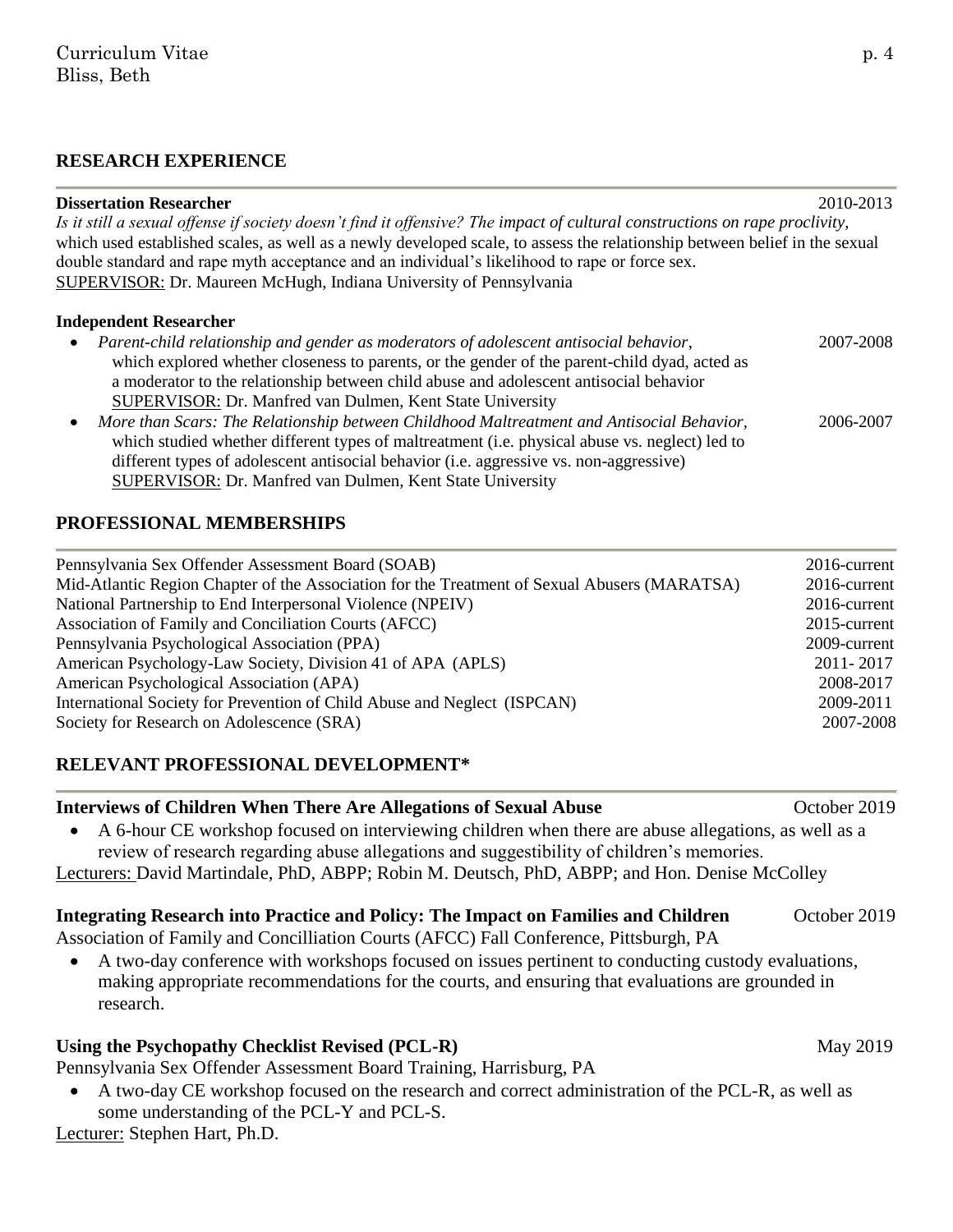### **Current Best Practices in the Assessment, Treatment, and Management of Sex Offenders** May 2017

Pennsylvania Sex Offender Assessment Board Training, Harrisburg, PA

 A 6-hour CE workshop focused on assessment and treatment of sex offenders. Lecturer: Anna Salter, Ph.D.

## **Static-99r Update Training Static-99r Update Training Static-99r Update Training Static-99r Update Training Static Association of the Update Static Association of the Update Static Association of the Update Static Associa**

Pennsylvania Sex Offender Assessment Board Training, Harrisburg, PA

 A 6-hour CE workshop focused on how to appropriately use the actuarial risk-assessment measure. Lecturer: Amy Phenix, Ph.D.

### **Preventing Sexual Abuse: Learning Together/Working Together May 2016** May 2016

Mid-Atlantic Region Chapter of the Association for the Treatment of Sexual Abusers, Mount Pocono, PA

 A conference focused on sex addiction and hypersexuality in sex offenders, assessing and treating adolescents who have offended sexually, and risk assessment for offenders with intellectual deficits.

Lecturers: Liam Marshall, Ph.D.; James Worling, Ph.D.; Matthew Schaffer, Psy.D.

## **Child Custody Evaluations** January 2014

American Academy of Forensic Psychology, Charleston, SC

 A 7-hour CE workshop that focused on conducting child custody evaluations, including the evaluation, report writing, and testimony.

Lecturer: Jonathan Gould, Ph.D., ABPP

### **Parenting Capacity Evaluations January 2014**

American Academy of Forensic Psychology, Charleston, SC

 A 7-hour workshop that focused on conducting parenting capacity evaluations for child protective service agencies, including the evaluation, report writing, and testimony.

Lecturer: Anita Boss, PsyD, ABPP

## **The Defendant: Impact of Mental Disability in the Criminal Law Process** April 2011

American Academy of Forensic Psychology, Chicago, IL

 A 7-hour CE workshop that focused on the legal issue of competency and issues related to sentencing, the death penalty, and involuntary administration of antipsychotic medications to forensic patients Lecturer: Michael Perlin, J.D.

## **Insanity Defense Evaluations April 2011**

American Academy of Forensic Psychology, Chicago, IL

 A 7 hour CE workshop that focused on the assessment of mental state at the time of the offense, including how to write reports about criminal responsibility, as well as a discussion on how to detect malingering Lecturer: Philip Resnick, M.D., ABPP

## **Trauma Focused Cognitive Behavioral Therapy (TF-CBT) Seminar** 2010- 2011

Center for Traumatic Stress in Children and Adolescents, Pittsburgh, PA

 Bi-monthly lectures on topics related to TF-CBT, such as recognizing signs of abuse, special issues related to traumatic grief, and how to conduct TF-CBT.

Lecturer: Meghan Eberle, Psy.D.